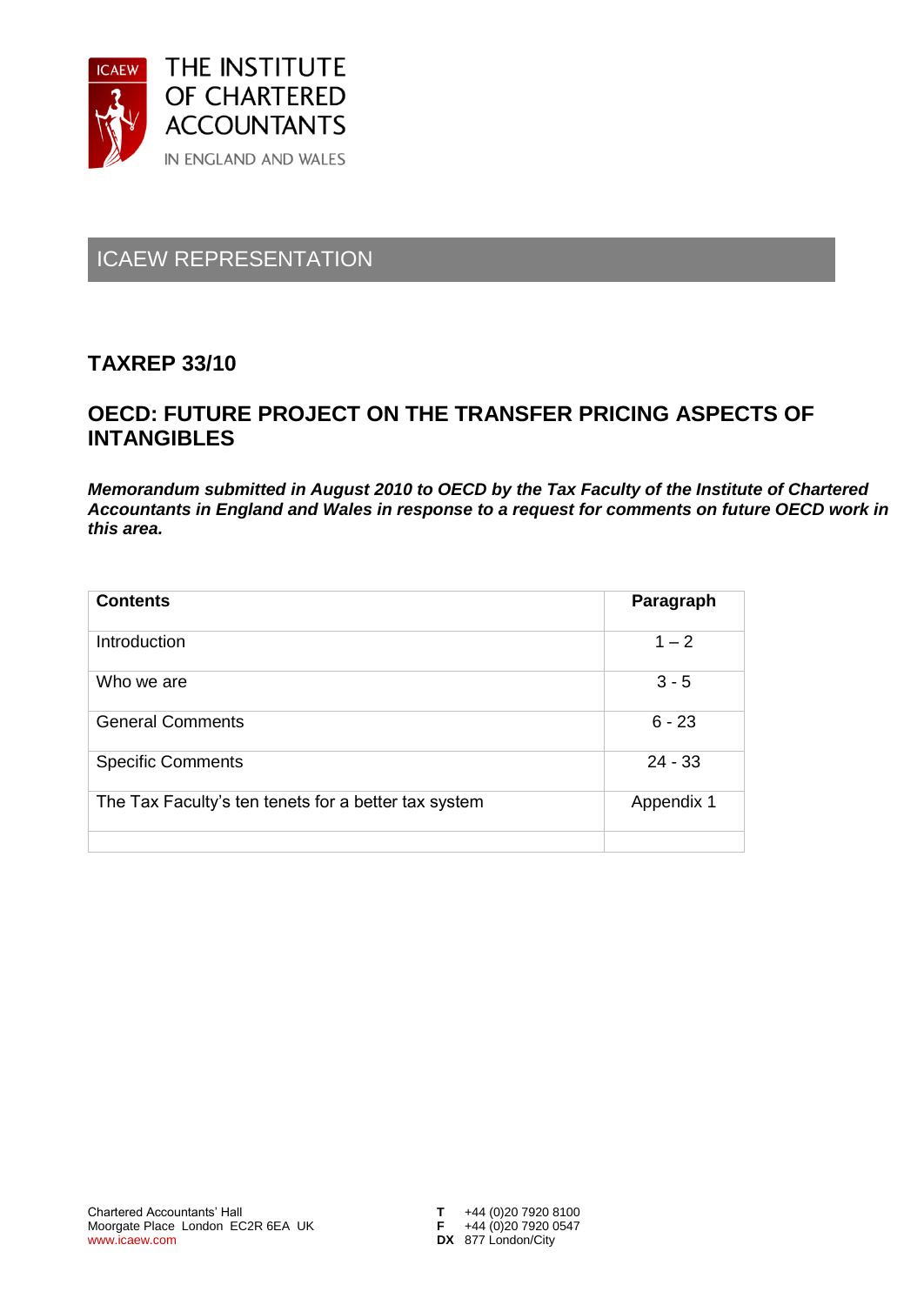## **OECD: FUTURE PROJECT ON THE TRANSFER PRICING ASPECTS OF INTANGIBLES**

### **INTRODUCTION**

- 1. We set out our response to the request for comment published $<sup>1</sup>$  on the OECD</sup> website in July 2010 in relation to the following:
	- 'What [ICAEW Tax Faculty] see as the most significant issues encountered in practice in relation to the transfer pricing aspects of intangibles;
	- What shortfalls, if any, IICAEW Tax Facultyl identify in the existing OECD guidance;
	- What the areas are in which [ICAEW Tax Faculty] believe the OECD could usefully do further work; and
	- What [ICAEW Tax Faculty] believe the format of the final output of the OECD work should be.'
- 2. In evaluating any taxation policy we have for the past ten years used a set of core principles, *Ten Tenets for a Better Tax System* which are set out in Appendix 1.

#### **WHO WE ARE**

- 3. The Institute operates under a Royal Charter, working in the public interest. Its regulation of its members, in particular its responsibilities in respect of auditors, is overseen by the Financial Reporting Council. As a world leading professional accountancy body, the Institute provides leadership and practical support to over 132,000 members in more than 160 countries, working with governments, regulators and industry in order to ensure the highest standards are maintained. The Institute is a founding member of the Global Accounting Alliance with over 775,000 members worldwide.
- 4. Our members provide financial knowledge and guidance based on the highest technical and ethical standards. They are trained to challenge people and organisations to think and act differently, to provide clarity and rigour, and so help create and sustain prosperity. The Institute ensures these skills are constantly developed, recognised and valued.
- 5. The Tax Faculty is the focus for tax within the Institute. It is responsible for technical tax submissions on behalf of the Institute as a whole and it also provides various tax services including the monthly newsletter TAXline to more than 11,000 members of the Institute who pay an additional subscription, and a free weekly newswire.

#### **GENERAL COMMENTS**

6. The OECD Transfer Pricing Guidelines for Multinational Enterprises and Tax Administrations was published in July 1995 and Chapter 6 is entitled *Special Considerations for Intangible Property* while Chapter 8 is entitled *Cost Contribution Arrangements*. OECD is now considering amending these two

 $\frac{1}{1}$ See

[http://www.oecd.org/document/55/0,3343,en\\_2649\\_33753\\_45565303\\_1\\_1\\_1\\_37427,00.html](http://www.oecd.org/document/55/0,3343,en_2649_33753_45565303_1_1_1_37427,00.html)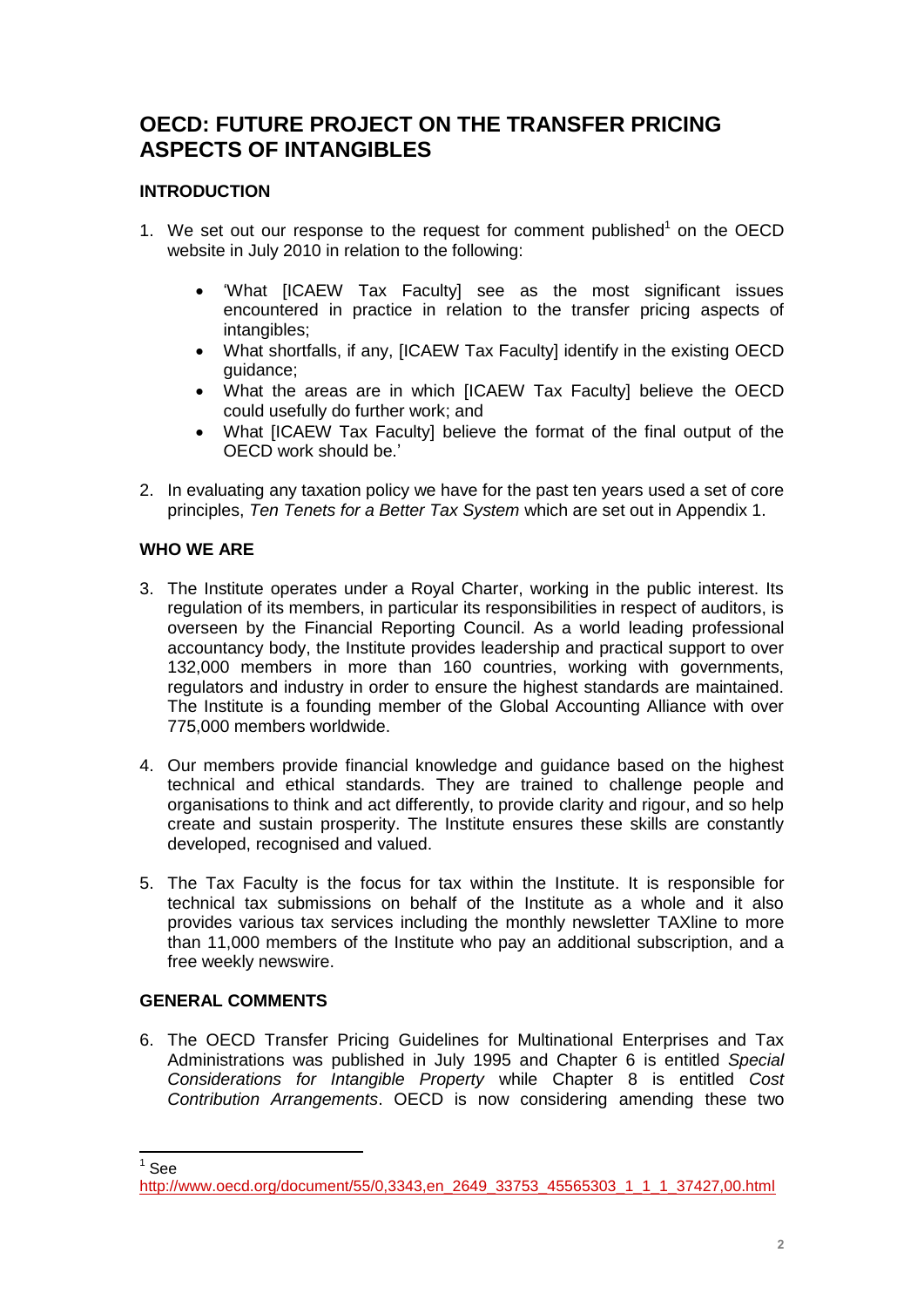chapters to provide more up to date and relevant guidance on the transfer pricing aspects of intangible property.

- 7. We agree that it would be appropriate for OECD to review the very significant changes that have taken place over the past 15+ years in relation to all aspects of intangible property and international trade and globalisation but we believe that the initial work should be directed less at amending the formal Transfer Pricing Guidance and more at producing an analytical study along the lines of the 2005 OECD report *Employee Stock Option Plans: Impact on transfer pricing<sup>2</sup>* .
- 8. We believe that a greater number of countries are likely to participate in the preparation of such an analytical study than would potentially participate if the project were to be restricted to an update to the Transfer Pricing Guidelines which in many respects will be mainly of interest to the 31 member countries of OECD.
- 9. To the extent that broad general principles emerge from the analytical study, on which there is general agreement, then these should be incorporated into the Transfer Pricing Guidelines.
- 10. This incorporation into the Transfer Pricing Guidelines will also be beneficial in respect of non OECD countries as we are aware that the tax authorities in those countries do pay significant attention to the OECD Guidelines.
- 11. Business is particularly concerned that there should be certainty as to the tax outcome of their business activities throughout the world.
- 12. In order to achieve that we believe there needs to be a greater understanding of the nature of intangible property and the economic role that it now plays in the way the business operates in countries around the world. Many of these countries are not members of OECD which is why we have recommended that OECD should pursue an analytical study which is likely to be of interest to a very large number of countries in addition to the membership of OECD.
- 13. When investigating the nature of intangible property we believe that OECD can usefully look to the work that has already been carried out by the International Accounting Standards Board which has had to consider the question in order to provide rules on accounting for intangibles. IAS 38 considers intangible assets in detail and they are considered further in IFRS 3 which deals with accounting for business combinations. IFRS have now been widely adopted in countries around the world, and new countries continue to adopt them, so there is a good common basis between countries for a discussion of the characteristics of an intangible in a way which is going to be recognised and understood by business.
- 14. It might be relevant for some of this work to be taken forward in the context of the extended global dialogue on tax and development. Following the joint meeting in January 2010 involving the Committee of Fiscal Affairs and the Development Assistance Committee we are aware that a Task Force including business and industry representatives, as well as developing countries, has been set up and one of the areas they will consider is transfer pricing. The Task Force may provide a useful forum for the discussion and development of some of these issues in their wider context. In addition, we welcome the planned consultations between Working Party 6 and key non-OECD economies, and we support the

 2 <http://www.oecd.org/dataoecd/35/37/33700408.pdf>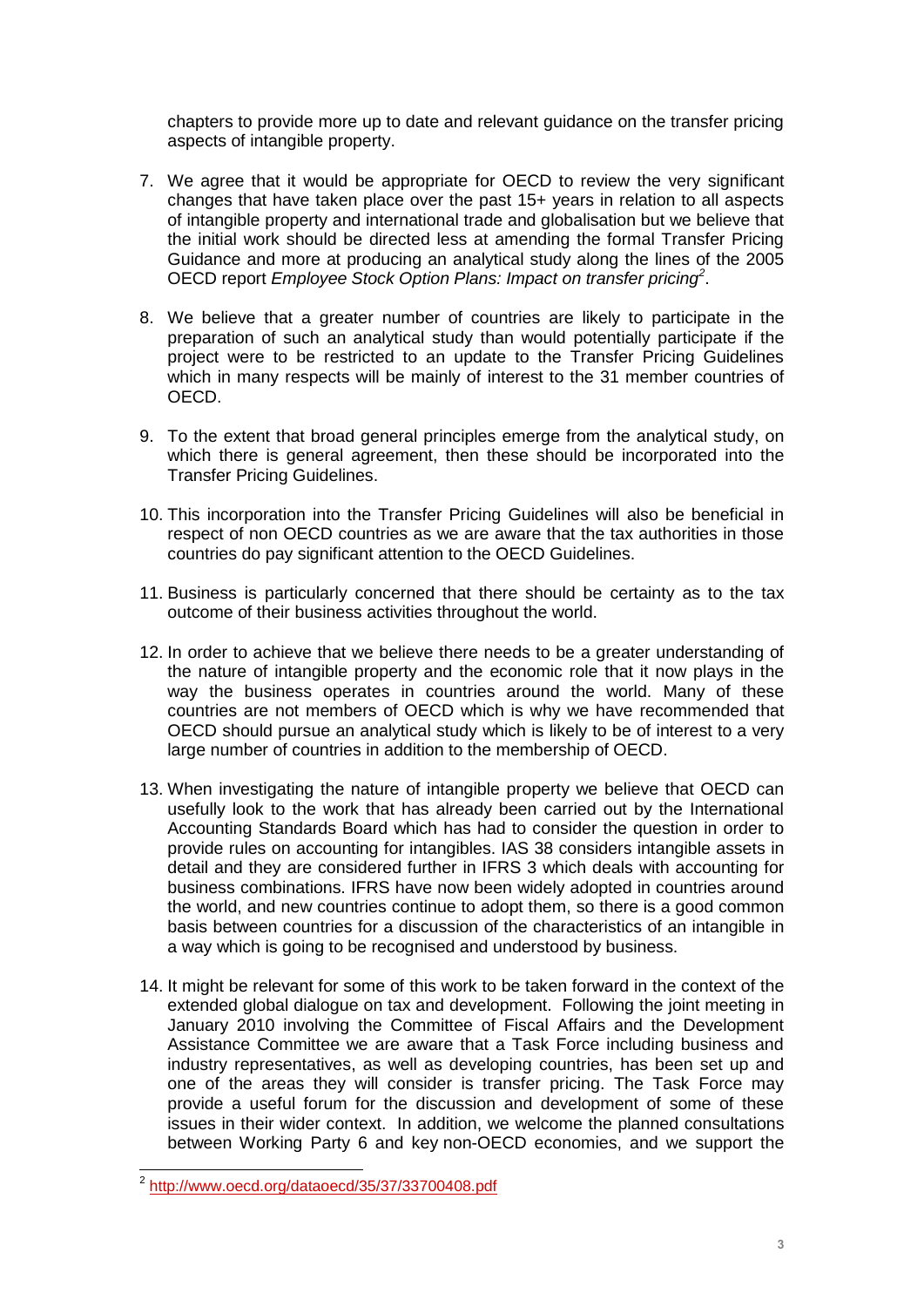fact that a start has been made through the OECD's Advisory Group on nonmember co-operation.

- 15. It might also be helpful to consider some of the wider implications arising from the increased focus on intangibles in the revised Chapters I-III and the new Chapter IX of the updated Transfer Pricing Guidelines which have just been published.
- 16. We believe that the work of OECD also ought to take account of the enormous developments over the past 15 years caused by the advent of the internet and the massive increase in online trading and other activities. These have had an enormous impact on the way corporations trade both domestically and across borders. E-commerce also provides the means to transfer valuable intangible property to associated companies.
- 17. We believe that the analytical study that we are recommending would also have an educational impact and with better understanding would produce more effective audits when tax administrations are investigating the transfer pricing aspects of intangible property.
- 18. We are concerned that there is sometimes a belief that anything that is not tangible must be an intangible and have a value attaching to it, for example the right to do business.
- 19. We are also concerned that some tax authorities argue for an ever increasing range of 'soft' intangibles and ascribe a value to them in order to enhance their tax revenues.
- 20. There is also sometimes a view that intangibles are always linked to revenues and so are inherently valuable whereas in many instances they may be linked to costs. For instance a more efficient way of carrying on one's fundamental business.
- 21. Indeed in our experience there are differing sectoral types of intangible property and value creation may take different forms. Which is why we are recommending that an initial, broad ranging, study which creates a better understanding of all these factors and issues should precede any work to specifically amend the Transfer Pricing Guidelines themselves.
- 22. We also believe that the OECD study should look at other taxation issues within a single country. For instance while the key focus at the moment may be on the transfer pricing issues, and the direct tax impact, the intangibles may be attributed to a physical product on which for instance customs duties are levied. Alcoholic drinks would be an example. If a particular country wants to change the value of the transaction for direct tax purposes there is for instance no mutual agreement procedure within the single country to look at the customs duty impacts of any changed value.
- 23. Finally, in terms of general points, we believe that the analytical study should look at the nature of the CUP (Comparable uncontrolled price) method when intangibles are concerned and, in particular, brands. The nature, and aim, of many companies with world leading brands is to be the number one participant in any geographical country/area in relation to their (branded) product. The inevitable consequence of that is that there are unlikely to be comparable products in respect of which the CUP method can be easily applied. We believe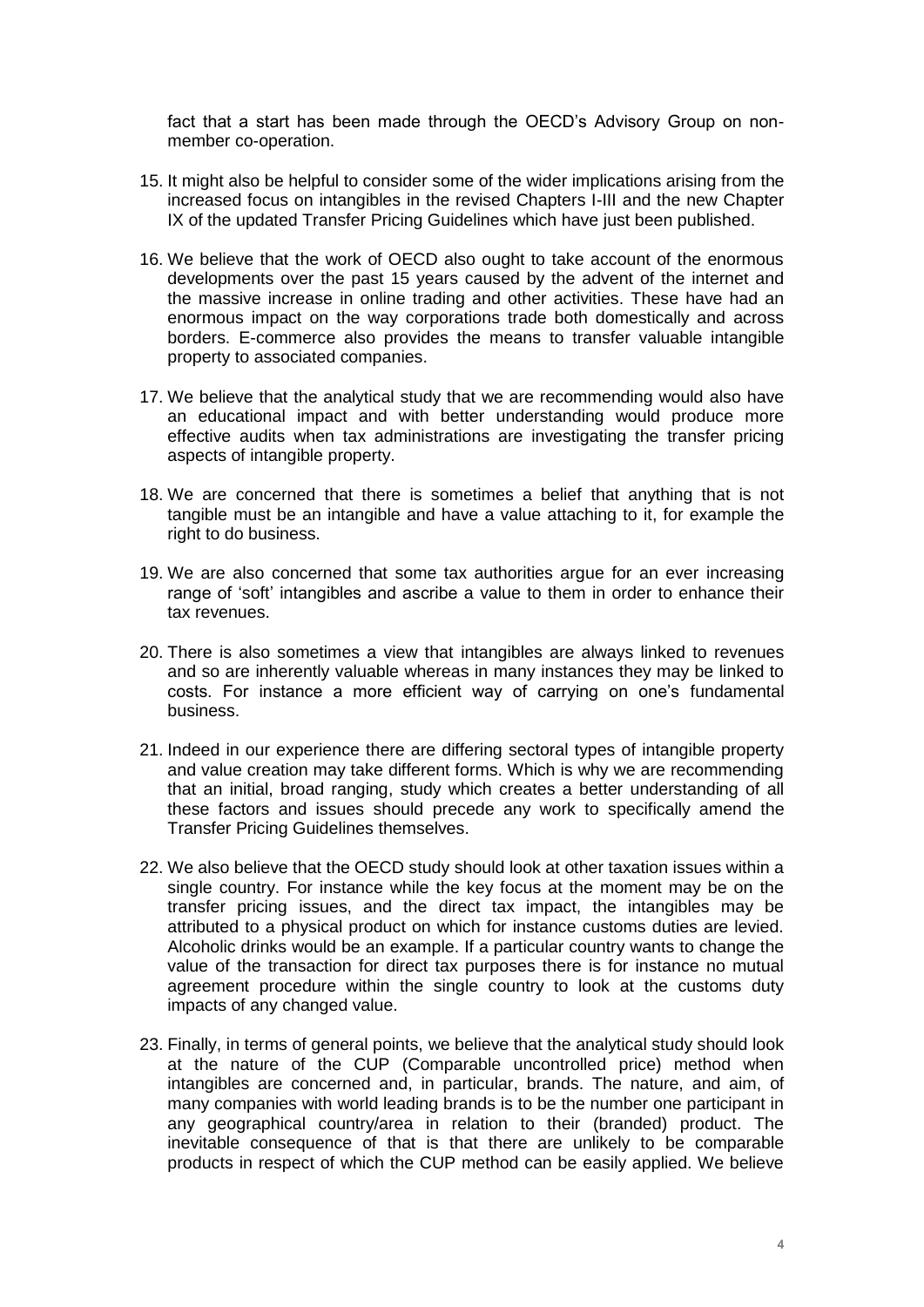that there needs to be a better understanding of the flexibility with which the CUP method needs to be applied in such circumstances.

#### **SPECIFIC COMMENTS**

#### **WHAT ARE THE MOST SIGNIFICANT ISSUES ENCOUNTERED IN PRACTICE IN RELATION TO THE TRANSFER PRICING ASPECTS OF INTANGIBLES?**

- 24. We believe that the proposed study by OECD would clarify the nature of intangibles, and the role they play in business.
- 25. It is the different understandings that create confusion and undermine the certainty that is a key requirement for business.

#### **WHAT SHORTFALLS CAN BE IDENTIFIED IN THE EXISTING OECD GUIDANCE?**

- 26. In the 15 years since the OECD Transfer Pricing Guidelines were published there has been an enormous expansion in the existence, range and importance of global brands which allow ostensibly similar products to be sold in greater volumes and at higher prices than might otherwise have been the case.
- 27. Chapter VI, section 6.2, of the Transfer Pricing Guidelines sets out what intangible property includes but it did not, in 1995, address the issue of brands as brands were not of such great relevance at that time.
- 28. We also believe that when amendments are made to the Guidelines it would be helpful to consider the economics of intangibles, the many and various ways in which they can create value and how they can potentially impact on the value chain of business. Any valuation will also need to take into account the way in which the intangibles may be recognised and protected, for instance under relevant trademark, patent and copyright rules.
- 29. The valuation of intangibles then needs to be consistent with the analysis of the economic role played by a particular intangible.

#### **WHAT THE AREAS ARE IN WHICH THE OECD COULD USEFULLY DO FURTHER WORK?**

- 30. As we have said above we believe that the output of the initial work of OECD in the area of intangibles should be an analytical study of the current situation to create a better understanding of the nature of intangibles and the (economic) role they now play in business.
- 31. The study should look at the different types of intangible and the underlying economics of intangibles.
- 32. We believe the study should also address issues of legal and economic ownership as there are currently widely different views on, for instance, the extent to which advertising or promotion of a brand creates some sort of ownership.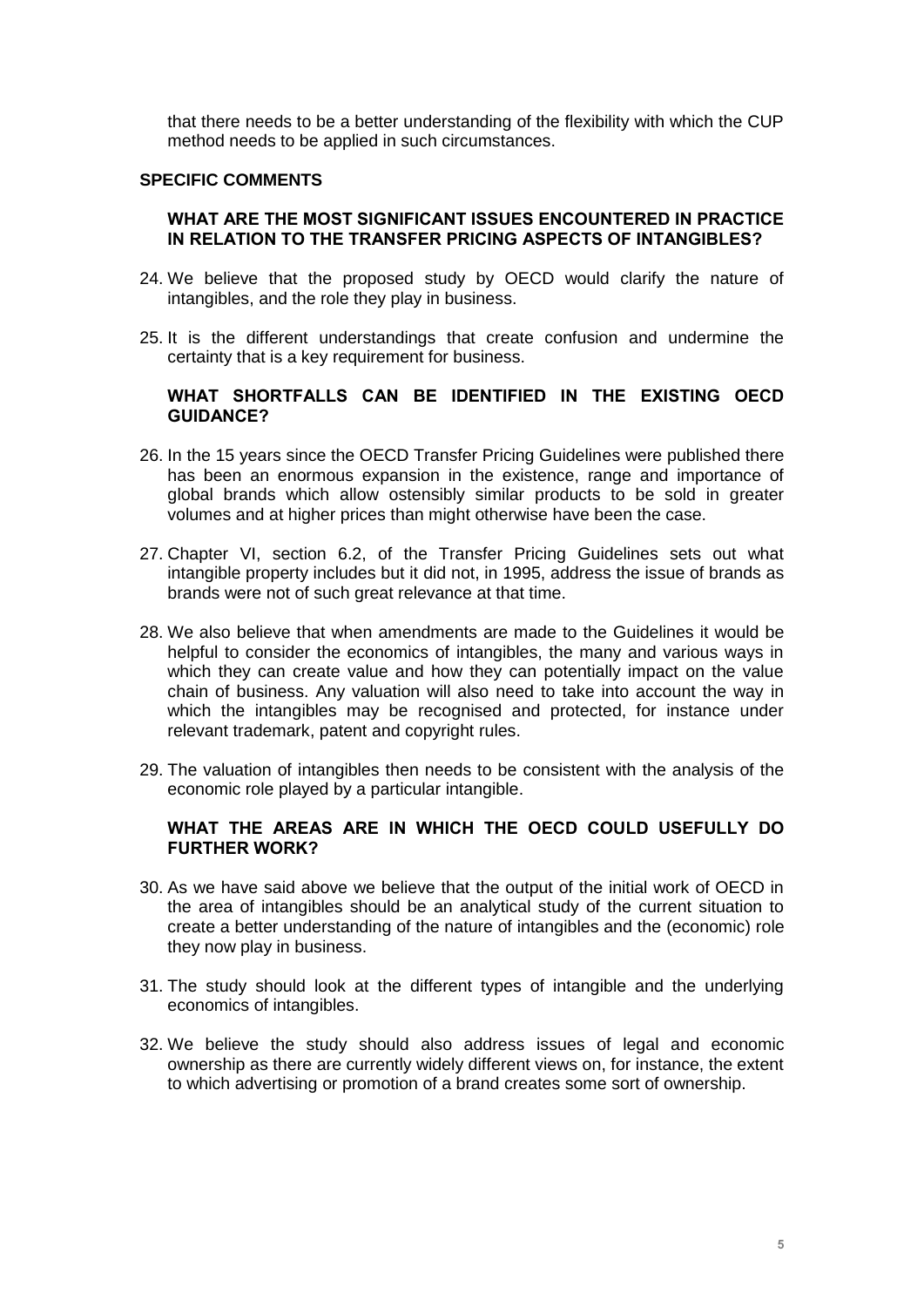#### **WHAT SHOULD BE THE FORMAT OF THE FINAL OUTPUT OF THE OECD WORK?**

33. For the reasons set out above we believe that the initial aim of the proposed work in this area should be the publication of an analytical study of the issues raised. It would then be extremely useful for this to be followed by suitable amendment to the Transfer Pricing Guidelines to the extent that general principles emerge from the analytical study that can be agreed unanimously as suitable for inclusion in the Guidelines.

IKY August 2010

#### **E** [ian.young@icaew.com](mailto:jane.moore@icaew.com)

© The Institute of Chartered Accountants in England and Wales 2010 All rights reserved.

This document may be reproduced without specific permission, in whole or part, free of charge and in any format or medium, subject to the conditions that:

- it is reproduced accurately and not used in a misleading context;
- the source of the extract or document, and the copyright of The Institute of Chartered Accountants in England and Wales, is acknowledged; and
- the title of the document and the reference number (Tackling Offshore Tax Evasion, TAXREP 16/10) are quoted.

Where third-party copyright material has been identified application for permission must be made to the copyright holder.

www.icaew.com